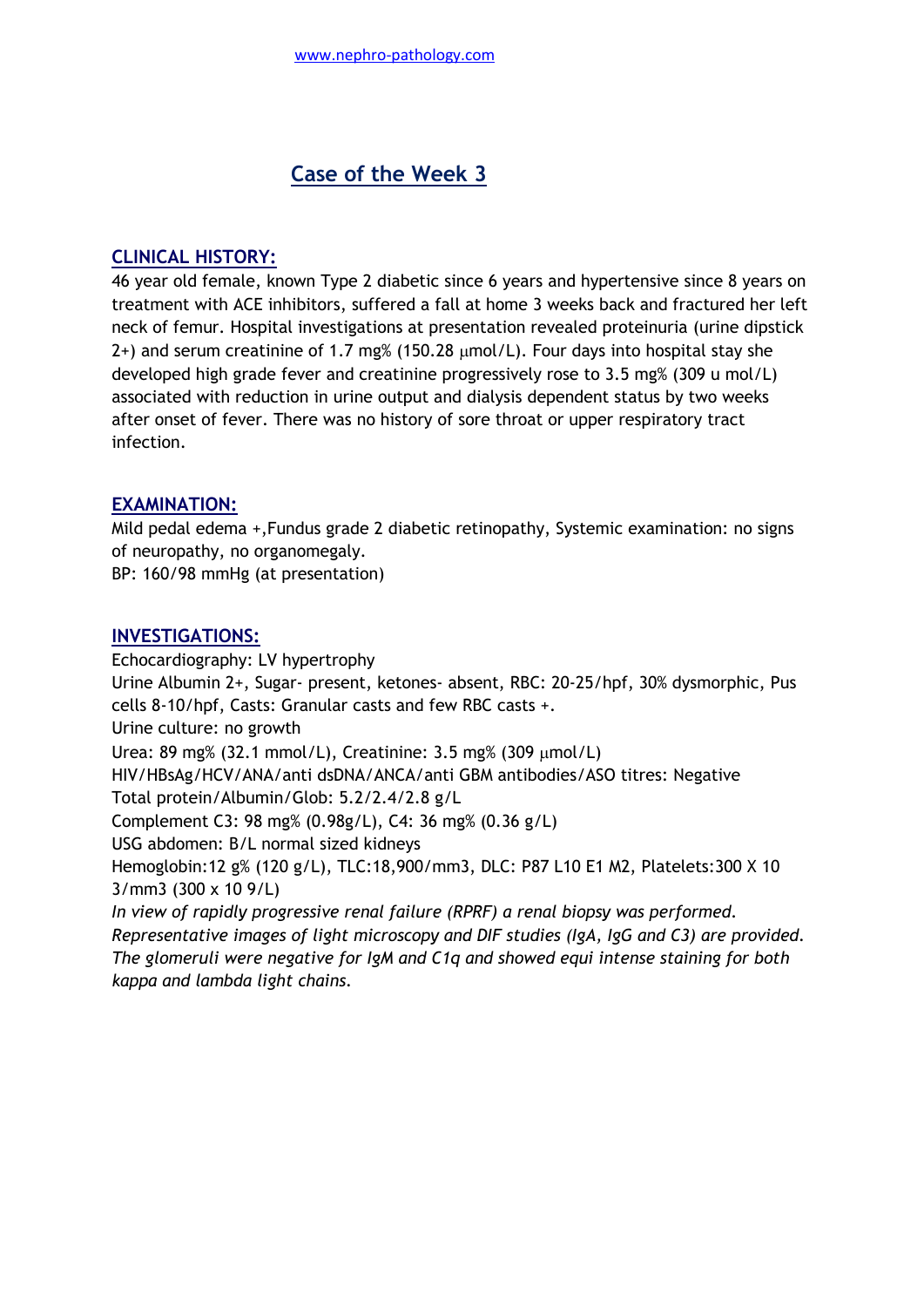# **MICROSCOPY**



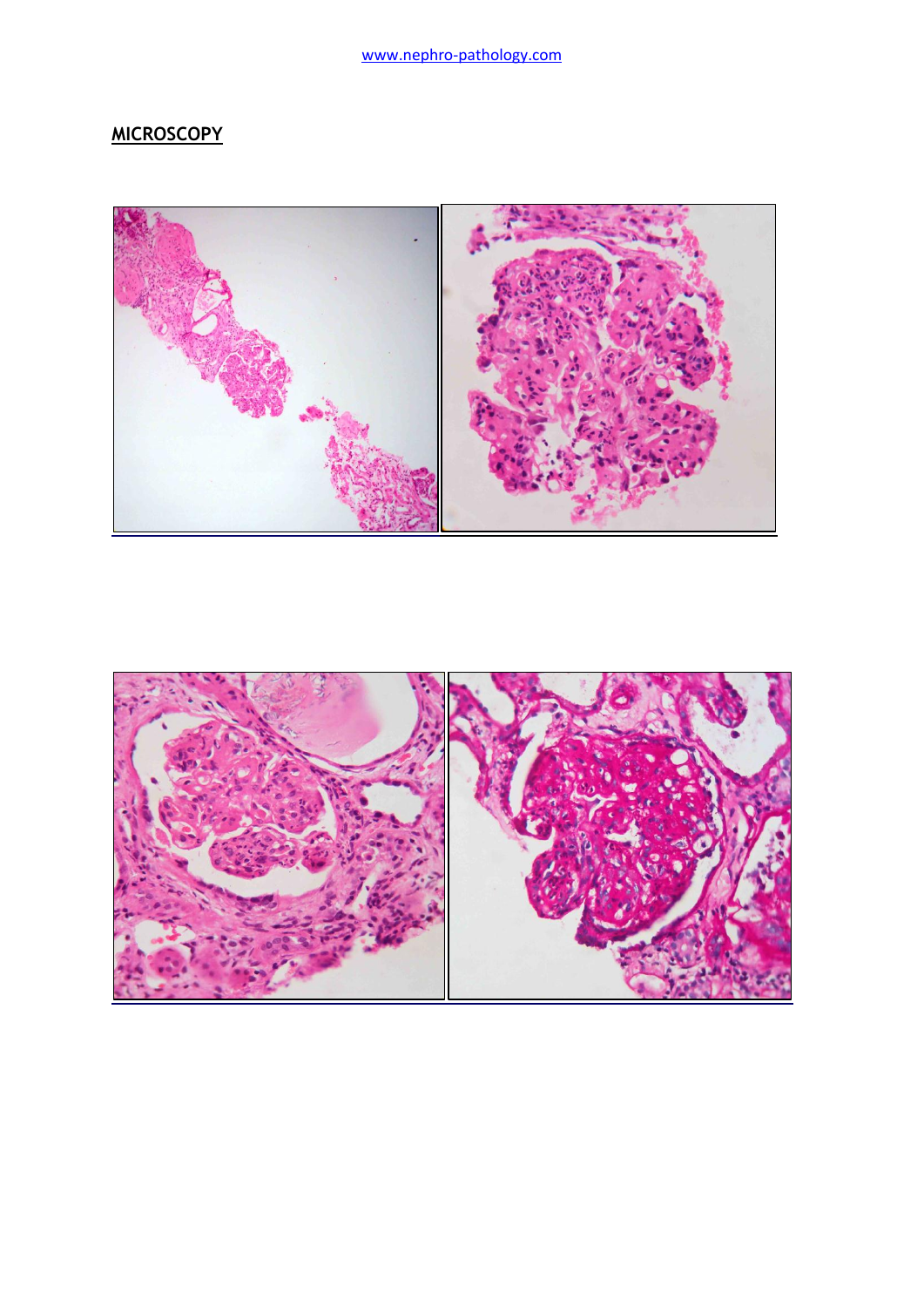

Microscopic examination shows enlarged glomeruli exhibiting diffuse mesangial matrix expansion, and capillary wall thickening. Few glomeruli show hyalinosis lesions (subendothelial deposition of hyaline material) and segmental solidification of the tufts.In addition there is segmental and global, diffuse intracapillary neutrophil infiltration with varying degree of mesangial cell proliferation. The thickened capillaries do not show membrane texture alterations in silver methenamine stained sections. An occasional glomerulus (not shown) revealed extracapillary proliferation and partial cellular crescent formation. There was no evidence of tuft necrosis. Arteries showed marked fibrointimal hyperplasia and arterioles (including the hilar branches) showed marked transmural hyalinosis lesions.

In a patient with diabetes mellitus, the features were suggestive of a proliferative glomerulonephritis arising in a background of diabetic nephropathy.



## **DIRECT IMMUNOFLUOROSCENCE EXAMINATION**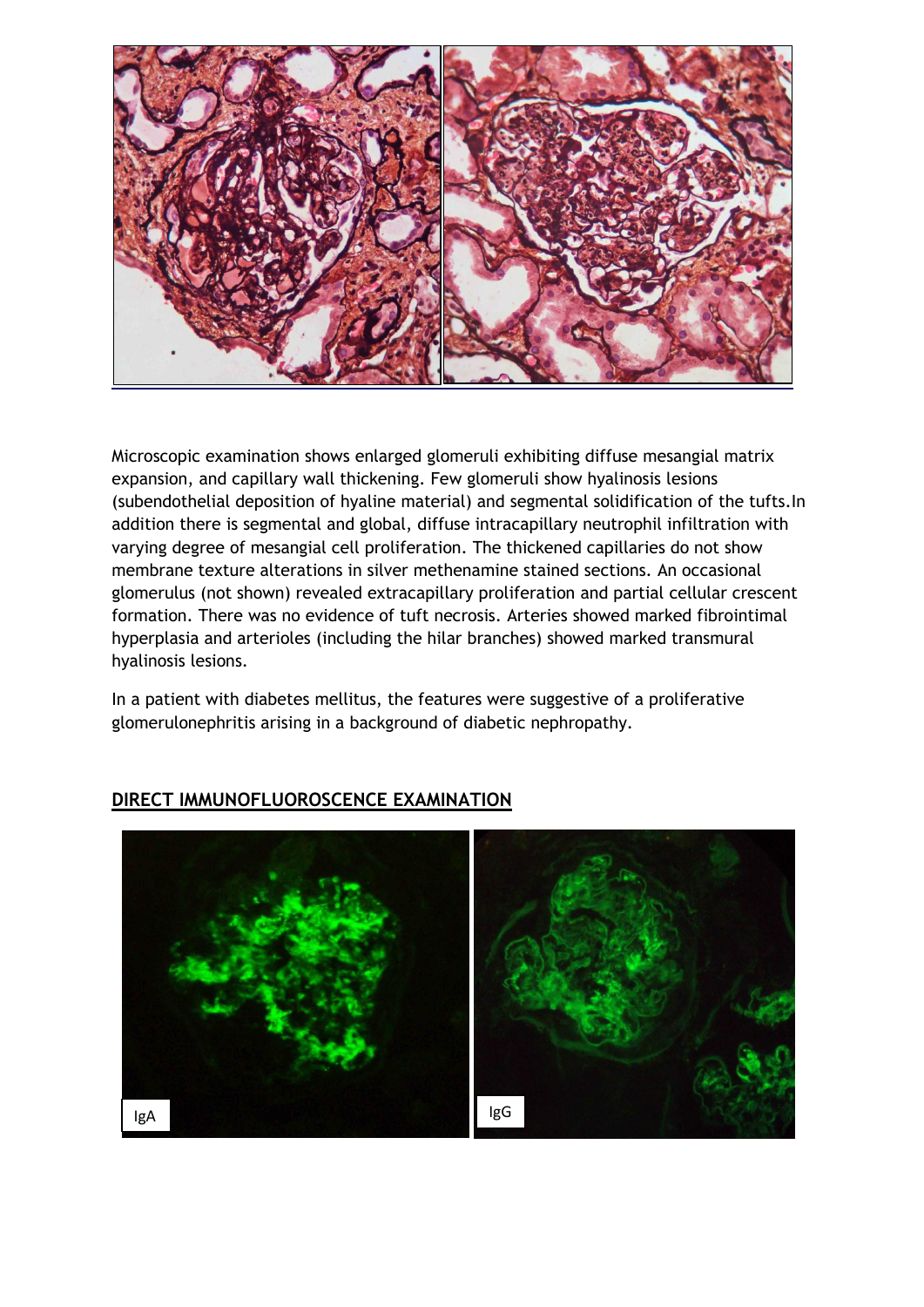

DIF studies revealed intense 3+ mesangial and segmental capillary wall coarse granular/confluent staining for  $IgA$ ,  $1+/2+$  similar segmental staining for  $IgG$ , and  $3+/4+$ staining for C3. Kappa and lambda chains showed equi-intense 3+ mesangial and capillary wall granular staining. The glomeruli were negative for IgM and C1q.

Linear smudgy staining along the glomerular capillaries, Bowman"s capsule and tubular basement membranes for IgG, characteristically seen in diabetic nephropathy was also noted. EM studies (performed at another centre) revealed subendothelial and mesangial electron dense deposits with few subepithelial humps.

## **DIAGNOSIS:**

Considering the clinical scenario and pathological findings, a diagnosis **of IgA dominant post infectious glomerulonephritis** occurring in a background of diabetic nephropathy was rendered.

### **FOLLOW UP:**

Further investigations revealed an abscess at the site of femoral fracture and culture yielded growth of Methicillin resistant Staphylococcal aureus (MRSA). A repeat serum complement assay showed hypocomplementemia (low C3 with normal C4 levels).

Renal dysfunction persisted despite vigorous antibiotic treatment, wound debridement and other supportive measures including a short course of steroids. The patient continues to be dialysis dependent 12 weeks after the disease onset.

### **DISCUSSION:**

IgA dominant post infectious glomerulonephritis is relatively recently recognized entity with a distinct clinical spectrum and characteristic pathological findings [1]. Since it is associated with Staphylococcal infection in vast majority of cases, it has also been called as "IgA dominant post staphylococcal glomerulonephritis".

IgA-dominant PIGN is most frequent in older patients. Underlying diabetes mellitus is among the most common systemic diseases [6], present in 55% of patients in a large series [2]. Less frequently reported predisposing conditions to infection include malignancy, IV drug use, alcoholism, HIV infection and atopic dermatitis.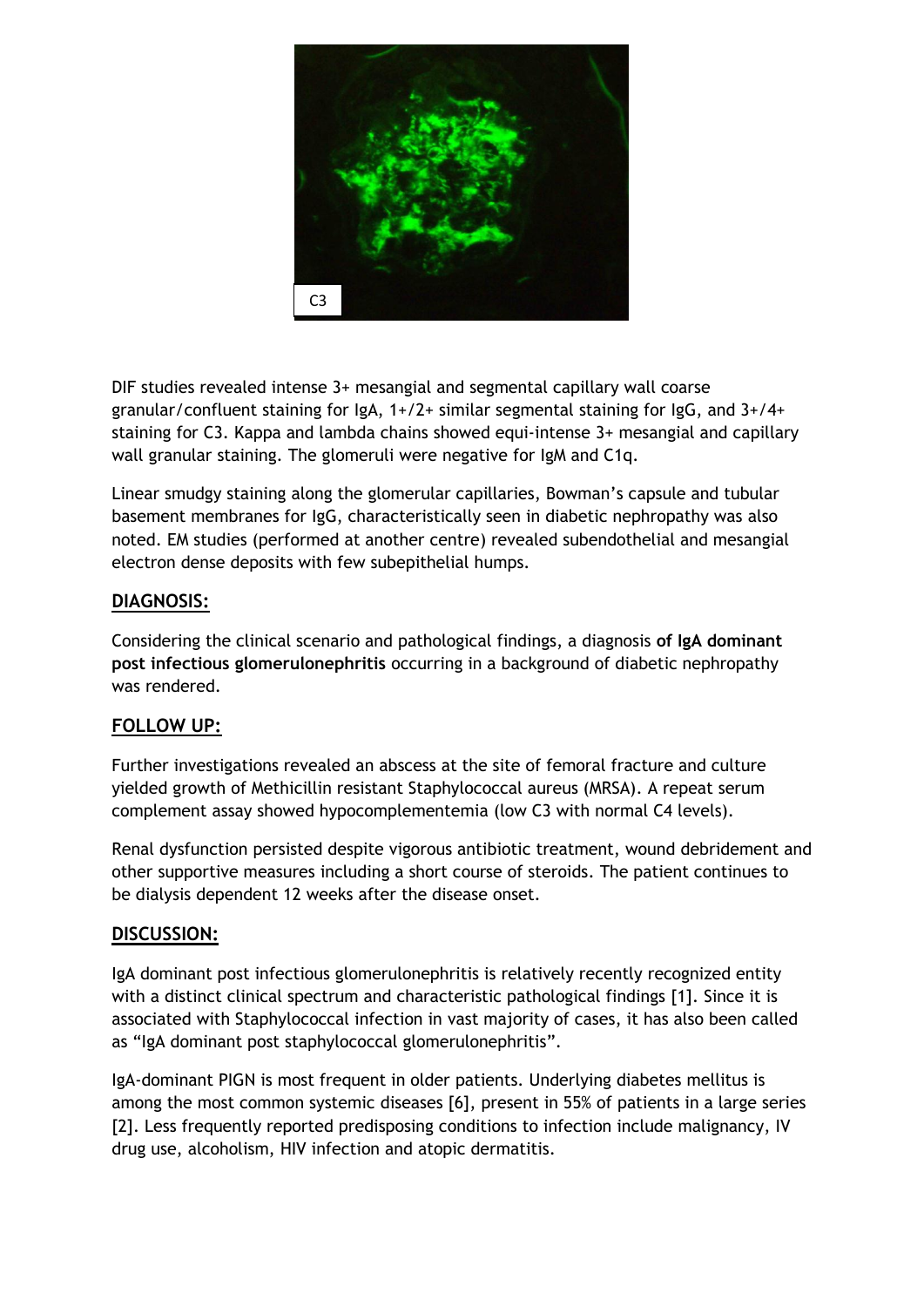The most common site of infection is skin; other sites, including lung, urinary tract, bone, heart, deep-seated abscesses and upper respiratory tract have also been reported. The infectious agent is Staphylococcus in vast majority (mainly Staphylococcus aureus with few cases showing presence of coagulase negative staphylococcal epidemidis)[4,5]. Several patients (nearly 50%) in a large series show MRSA (Methicillin resistant Staphylococcal aureus) infection [2].

The commonest histologic pattern of glomerular injury in IgA-dominant PIGN is endocapillary proliferative and exudative glomerulonephritis, identical to that seen in the conventional (non IgA dominant) post streptococcal glomerulonephritis. Few cases showing pure mesangial proliferative glomerulonephritis, crescentic glomerulonephritis and rarely membranoproliferative pattern of injury have also been described.

DIF studies reveal dominant deposits of IgA, with or without IgG, which is typically weaker in intensity and distribution. C3 staining is usually more intense than IgA. C1q staining is either absent or weak in majority of cases. Kappa and lambda stain with equal intensity, an important feature to distinguish this entity from IgA nephropathy which usually shows a lambda light chain dominant staining pattern (owing to lower than normal serum IgA1 kappa: lambda ratio). Ultrastructural studies show mesangial electron dense deposits and subepithelial humps. Subendothelial deposits are less common.

The pathogenetic mechanisms of the selective IgA deposition in patients with post staphylococcal glomerulonephritis are not well understood, but are likely to involve specific host-pathogen interactions. Some of the reported cases had increased serum IgA levels, suggesting activation of selective IgA immune responses. As majority of patients with IgA-dominant APIGN are diabetics, and several studies have shown that diabetics have increased serum IgA and IgA-containing circulating immune complexes compared with nondiabetics, a specific initiation of IgA mediated immune response in these patients is likely. Proposed explanations for the high serum IgA levels in diabetics include decreased IgA hepatic clearance caused by serum IgA1 hypersialylation and increased synthesis of IgA in association with subclinical mucosal infection or as a potential immune response to advanced glycation endproducts (AGE's).[10-15]

Differential diagnosis includes mainly IgA nephropathy/HSP nephritis, which need to be carefully distinguished.[16]

Features favouring IgA-dominant APIGN over IgA nephropathy include:

#### *Clinical features*

- Intercurrent culture-documented staphylococcal infection
- Hypocomplementemia
- Presentation in older age
- History of diabetes mellitus
- Acute renal failure at presentation

#### *Pathologic features*

Endocapillary proliferation with neutrophil infiltration on LM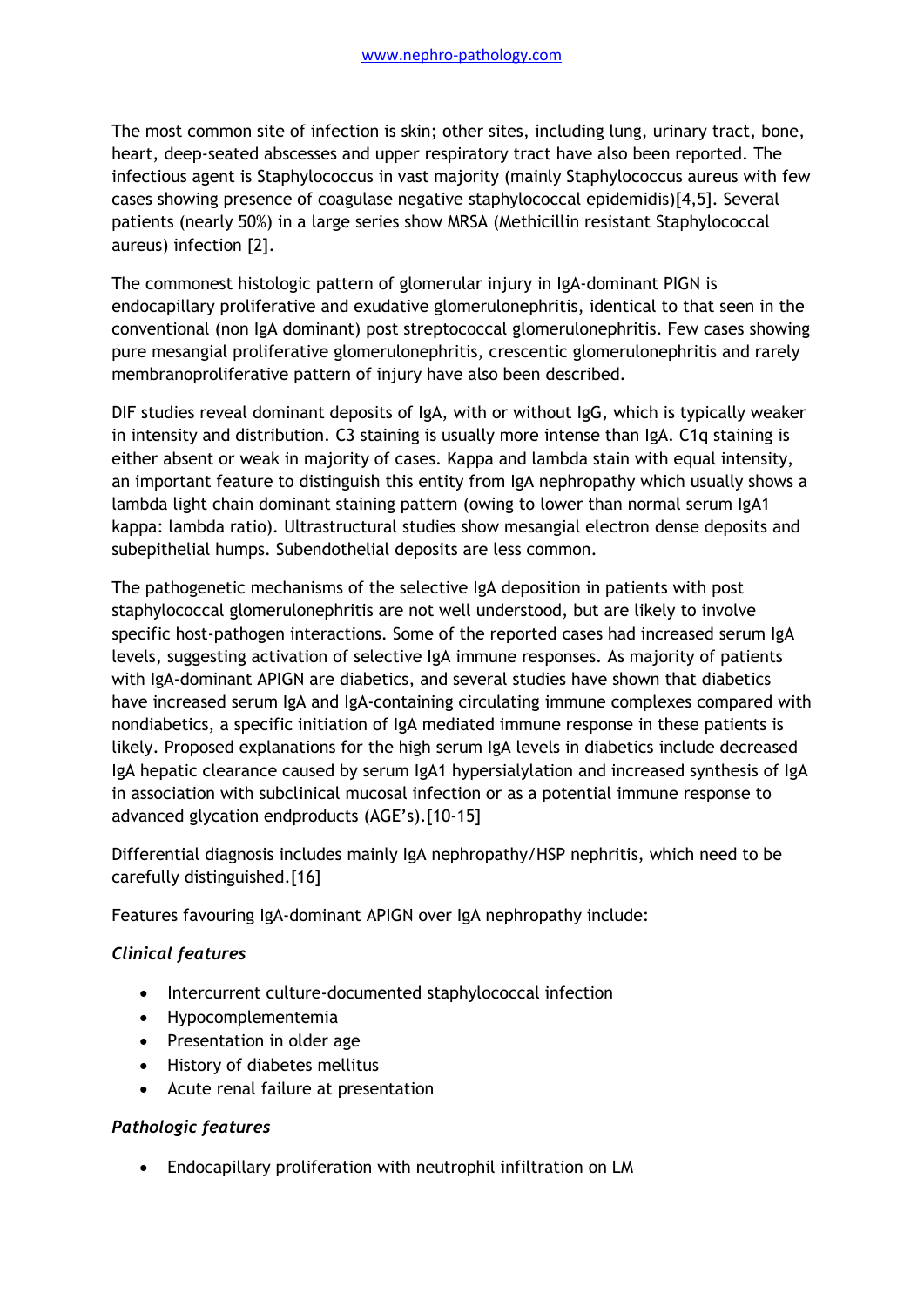- Stronger staining for C3 than IgA on IF
- 'Starry sky' pattern on IF
- Lack of lambda chain dominance in DIF studies
- Subepithelial 'humps' on EM

Prognosis of IgA dominant PIGN is generally considered unfavourable. In a large series of patients [2] , 43% had persistent renal dysfunction and 41% progressed to ESRD. Full recovery was noted in only 16% of patients. Treatment strategies are not yet standardized however the current body of evidence does not support role for steroids in addition to therapy aimed at containing the infectious focus.

## **REFERENCES:**

- 1. Nasr SH, Markowitz GS, Whelan JD, Albanese JJ, Rosen RM, Fein DA, Kim SS, D"Agati VD: IgA-dominant acute poststaphylococcal glomerulonephritis complicating diabetic nephropathy. [Hum Pathol 2003;34:1235](http://www.ncbi.nlm.nih.gov/pubmed/14691907)–1241.
- 2. Nasr SH, D"Agati VD: IgA dominant post infectious glomerulonephritis: A new twist on an old disease. [Nephron Clin Pract 2011;119:c18](http://content.karger.com/produktedb/produkte.asp?DOI=000324180&typ=pdf)–c26.
- 3. Nasr SH, Fidler ME, Valeri AM, Cornell LD, Sethi S, Zoller A, Stokes MB, Markowitz GS,D'Agati VD: Postinfectious glomerulonephritis in the elderly. J Am Soc Nephrol [2011;22:187](http://jasn.asnjournals.org/content/22/1/187.full.pdf+html)–195.
- 4. Yoh K, Kobayashi M, Hirayama A, Hirayama K, Yamaguchi N, Nagase S, Koyama A: Acase of superantigen-related glomerulonephritis after methicillin-resistant Staphylococcus aureus (MRSA) infection. [Clin Nephrol 1997;48:311](http://www.ncbi.nlm.nih.gov/pubmed?term=Clin%20Nephrol%201997%3B48%3A311%E2%80%93316)–316.
- 5. Long JA, Cook WJ: IgA deposits and acute glomerulonephritis in a patient with staphylococcal infection. Am J [Kidney Dis 2006; 48:851](http://www.ncbi.nlm.nih.gov/pubmed?term=Am%20J%20Kidney%20Dis%202006%3B%2048%3A851%E2%80%93855)–855.
- 6. Nasr SH, Share DS, Vargas MT, D"Agati VD, Markowitz GS: Acute poststaphylococcal glomerulonephritis superimposed on diabetic glomerulosclerosis. Kidney Int [2007;71:1317](http://www.nature.com/ki/journal/v71/n12/pdf/5002135a.pdf)–1321.
- 7. Haas M, Racusen LC, Bagnasco SM: IgA dominant postinfectious glomerulonephritis: a report of 13 cases with common ultrastructural features. Hum Pathol 2008; [39:1309](http://www.ncbi.nlm.nih.gov/pubmed?term=Hum%20Pathol%202008%3B%2039%3A1309%E2%80%931316.)–1316.
- 8. Wen YK, Chen ML: The significance of atypical morphology in the changes of spectrum of postinfectious glomerulonephritis. Clin [Nephrol 2010;73:173](http://www.ncbi.nlm.nih.gov/pubmed/20178715)–179.
- 9. Nagaba Y, Hiki Y, Aoyama T, Sano T, Matsuo T, Shimizu T, Tateno S, Sakamoto H, Kamata K, Shigematsu H, Higashihara M, Kobayashi Y: Effective antibiotic treatment ofmethicillin-resistant Staphylococcus aureus-associated glomerulonephritis. Nephron [2002;92:297](http://www.ncbi.nlm.nih.gov/pubmed/12218306)–303.
- 10. Kanauchi M, Kawano T, Dohi K: Serum IgA levels in patients with diabetic nephropathyand IgA nephropathy superimposed on diabetes mellitus. [Diabetes Res](http://www.ncbi.nlm.nih.gov/pubmed?term=Diabetes%20Res%20Clin%20Pract%202000%3B%2048%3A113%E2%80%93118.)  [Clin Pract 2000; 48:113](http://www.ncbi.nlm.nih.gov/pubmed?term=Diabetes%20Res%20Clin%20Pract%202000%3B%2048%3A113%E2%80%93118.)–118.
- 11. Rodriguez-Segade S, Camiña MF, Carnero A, Lorenzo MJ, Alban A, Quinteiro C, Lojo S: High serum IgA concentrations in patients with diabetes mellitus: agewise distribution and relation to chronic complications. [Clin Chem 1996;42:1064](http://www.clinchem.org/content/42/7/1064.long)–1067.
- 12. Ardawi MS, Nasrat HA, Bahnassy AA: Serum immunoglobulin concentrations in diabetic patients. [Diabet Med 1994;11:384](http://www.ncbi.nlm.nih.gov/pubmed?term=Diabet%20Med%201994%3B11%3A384%E2%80%93387.)–38*7*.